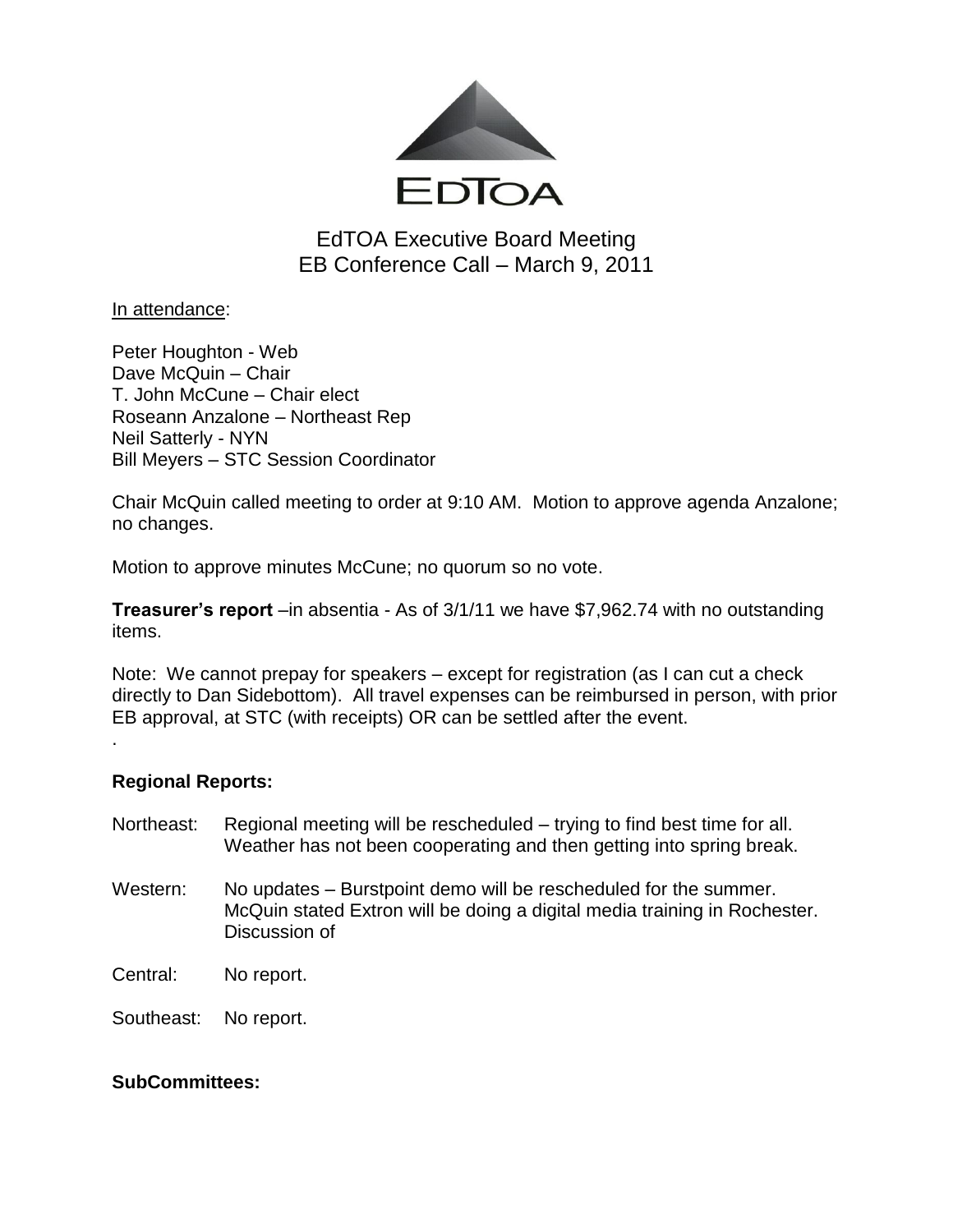- Web site: No report
- CCIO: Meetings sent with EB minutes no additional report.
- NYN: Satterly has been in phone conversations with Accordant rep Erik Wright. Rep has not been doing an adequate job on reaching out to SUNY and marketing to SUNY. Satterly is frustrated at the lack of explanation of the product to campuses. Wants support from the marketing side of Accordant. They have been on the road with seminars that they have been doing with Microsoft. This solution has been developed specifically for higher ed. They will be putting together a webinar version of their seminars. Satterly would like it to be less than two hours. Accordant will do it for the EdTOA group – no date yet but Satterly wants it by early May (before STC at the latest). NYN will host and will open the facility for a regional type event for anyone that would like to visit. Discussion ensued on appropriate times/dates for this event that would benefit the entire campus contingent. Asked for input from EB on what days to stay away from for this event.
- FACT2: Rep not on call but McQuin reported that presentation will be made at CIT and would like to know if we should reach out to have this presentation done at STC. Classroom design and what resources are available. Suggestion was made to reach out to Emily.
- CCSID: Echo 360 pilot is going well. Camtasia relay pilot is "going" McQuin finds that the server based system is not as reliable as the Camtasia standalone product.

## **Continuing Business:**

Membership:

- Member Survey Another 15/20 responses when survey was re-opened. Meyers will compile information and send it out. Session topic ideas there are similar themes.
- SBE Expo McCune and McQuin still waiting to meet with SBE folks. McCune will follow up with Baycura to find out when the next meeting is being scheduled.
- STC Sessions Meyers has tried to firm up details from session that were discussed. There are 4 or 5 sessions in the system currently – we need ALL of them in place. McCune has to submit one on the course capture {panel} and another on virtual meeting spaces {panel}. McQuin followed up with Mike Czinski (sp) on Video Walls. NYN will contribute in any way they can but they do not want it to sound like a sales pitch. Let Satterly know what we would like to see! Meyers wanted Satterly to know that since NYN is a group within SUNY that a presentation wouldn't be considered a sales